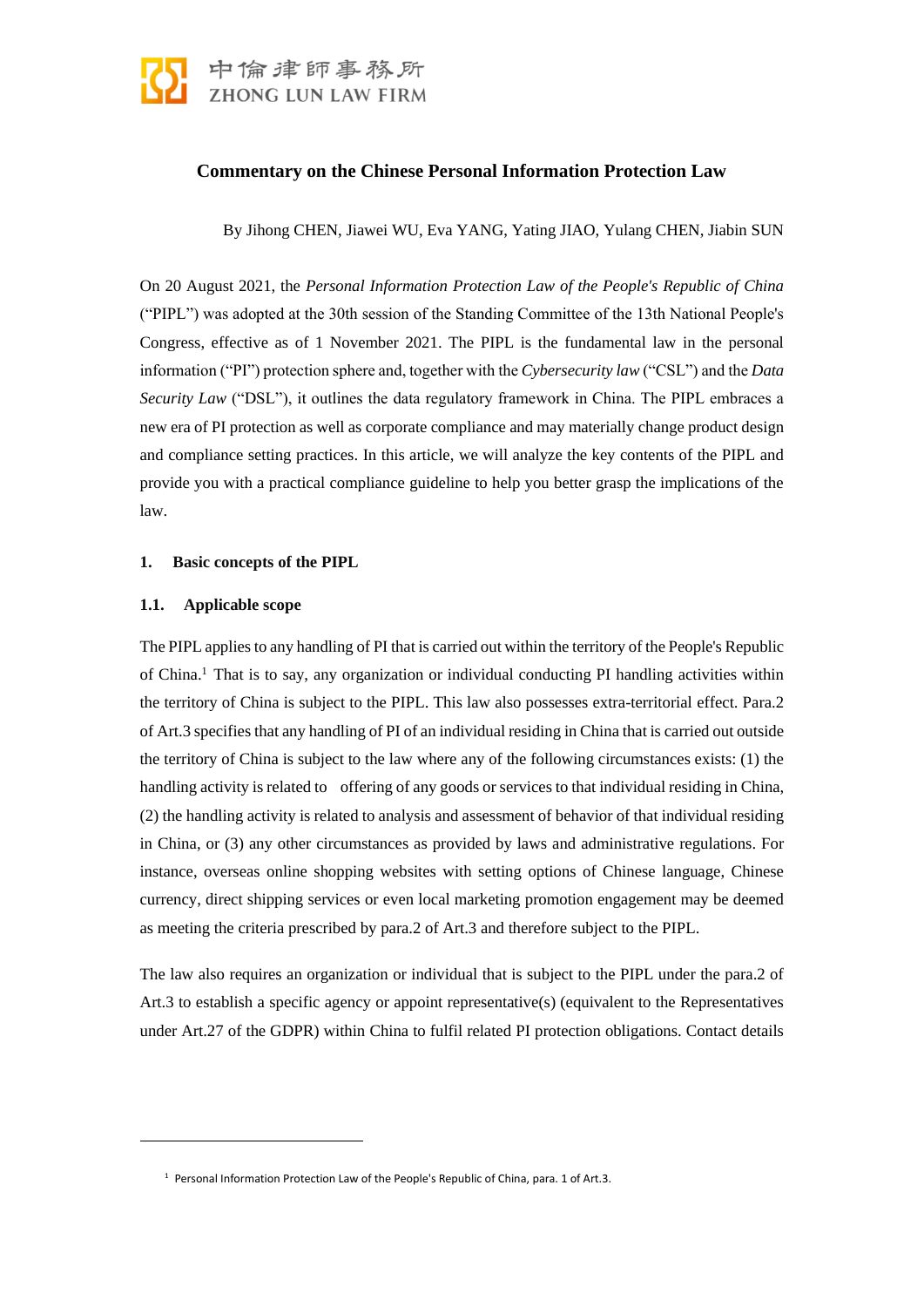of such specific agency or delegated representative shall be filed with relevant authorities for record<sup>2</sup>

# **1.2. Legal accordance**

The very first article of the PIPL states that the law is enacted in accordance with the Constitution of China to protect PI rights and interests, regulate activities of PI handling and promote reasonable use of PI, reflecting that China respects and protects human rights and dignity of citizens as well as their freedom and confidentiality of communications.

# **1.3. Key definitions**

The PIPL defines the following key concepts relating to PI handling:

- **Personal information** refers to any kind of information related to an identified or identifiable natural person as electronically or otherwise recorded, excluding information that has been anonymized.<sup>3</sup>
- **Handling of personal information** includes collection, storage, use, processing, transmission, provision, disclosure and deletion of PI.<sup>4</sup>
- **Personal information handler** under the PIPL refers to any organization or individual that independently determines the purpose and method of handling in their activities of processing of personal information, which is substantially equivalent to the concept of controller under the GDPR.<sup>5</sup>

It is worth noting that the PIPL introduces a notion called "small-scale PI handler". We understand that the Cyberspace Administration of China ("CAC") together with other relevant authorities will issue specific PI protection rules in the near future to clarify the definition and other aspects of that notion.<sup>6</sup>

## **2. Seven principles relating to handling of PI**

The principles relating to handling of PI must be implemented throughout the full lifecycle of PI handling activities and are closely related to the PI protection obligations as well as internal PI

<sup>2</sup> Personal Information Protection Law of the People's Republic of China, Art.53.

<sup>&</sup>lt;sup>3</sup> Personal Information Protection Law of the People's Republic of China, Art.4.

<sup>4</sup> *Ibid.*

<sup>5</sup> Personal Information Protection Law of the People's Republic of China, Art.73.

<sup>6</sup> Personal Information Protection Law of the People's Republic of China, Art.62.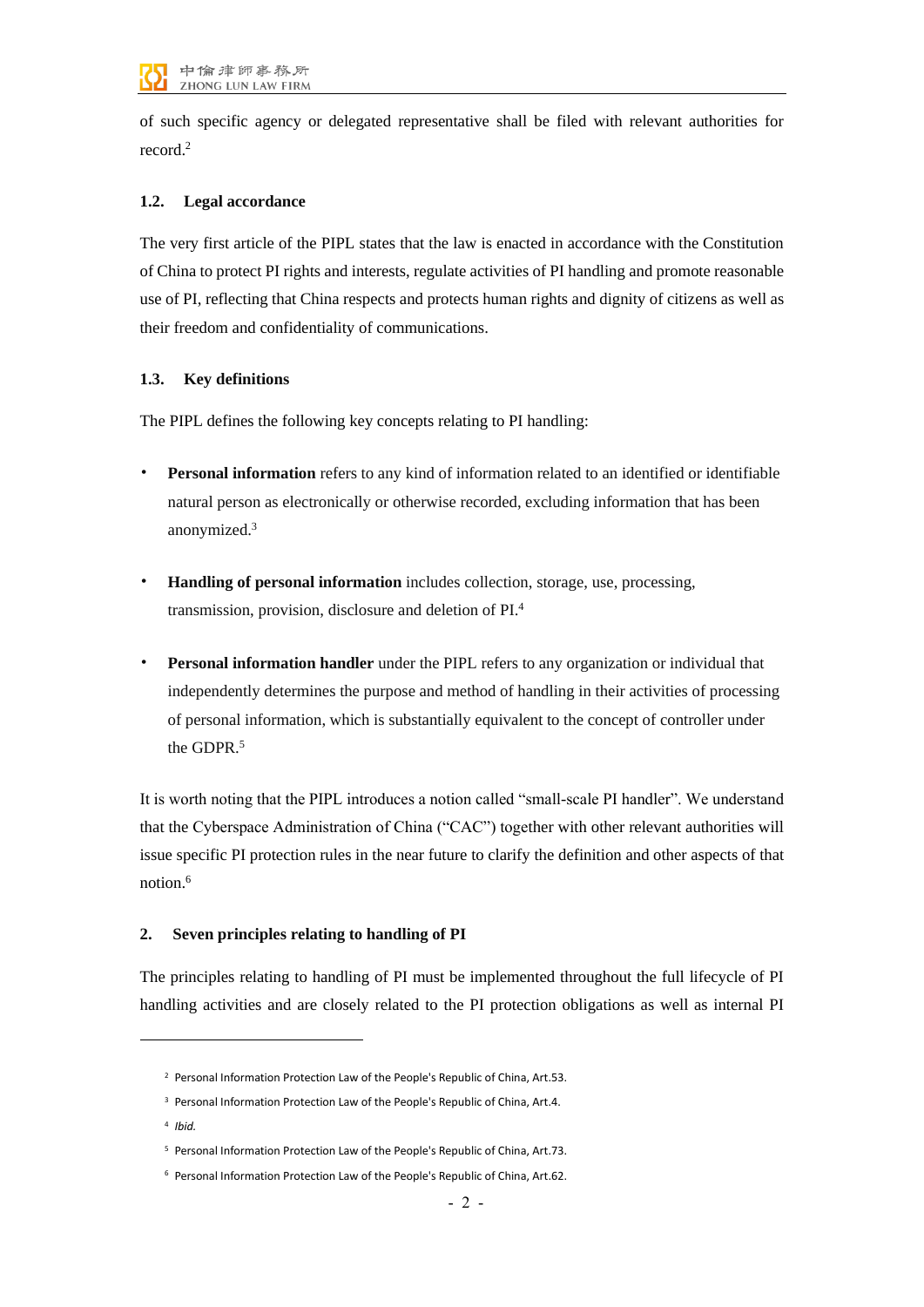

compliance management of PI handlers. In this section we will elaborate on each of the principles especially with regard to compliance practices and enforcement of the PIPL, among other issues.

| PIPL.                                            | GDPR $(Art.5)$                        |
|--------------------------------------------------|---------------------------------------|
| Lawfulness, legitimacy, necessity and good faith | lawfulness, fairness and transparency |
| (Art.5)                                          |                                       |
| Purpose limitation (Art.6)                       | Purpose limitation                    |
| Data minimisation (Art.6)                        | Data minimisation                     |
| Transparency (Art.7)                             | lawfulness, fairness and transparency |
| PI quality (Art.8)                               | Accuracy                              |
| Accountability (Art.9)                           | Accountability                        |
| Data security (Art.9)                            | Integrity and confidentiality         |
| Π                                                | Storage limitation                    |

Chart 1. Principles (PIPL v. GDPR)

- **Lawfulness, legitimacy, necessity and good faith.** Art.5 specifies that PI shall be handled in accordance with the principle of lawfulness, legitimacy, necessity and good faith, and no manner of means that is misleading, fraudulent or coercive is allowed in PI handling. It is worth noting that the PIPL puts necessity in equal importance with lawfulness, legitimacy and good faith, demonstrating that necessity has become a focus of PI protection administration. Together with the *Rules on the Scope of Necessary Personal Information for Common Types of Mobile Internet Applications* recently released by the CAC as well as the principle of purpose limitation and data minimisation described below, the necessity requirement obliges companies to ensure that their PI handling is directly related to intended purposes and their PI collection is limited to the minimum scope necessary for achieving the purposes.
- **Purpose limitation and data minimisation.** Art.6 stipulates that PI handling shall be conducted for explicit and reasonable purposes and connect directly to the purposes of the handling. But how to determine "connect directly" needs further clarification.<sup>8</sup> In addition, PI collected shall be limited to what is necessary in relation to the purposes for which they are processed.

 $^7$  Though the PIPL, as opposed to the GDPR, does not include storage limitation in the principles relating to PI handling, it specifies in its Art.19 that PI shall be the minimum period necessary for achieving the purpose of handling, unless any law or administrative regulations stipulate otherwise.

<sup>8</sup> The GB/T 35273-2020 PI Specification defines "directly connected" as the function of the product or service cannot be realized without the PI collect.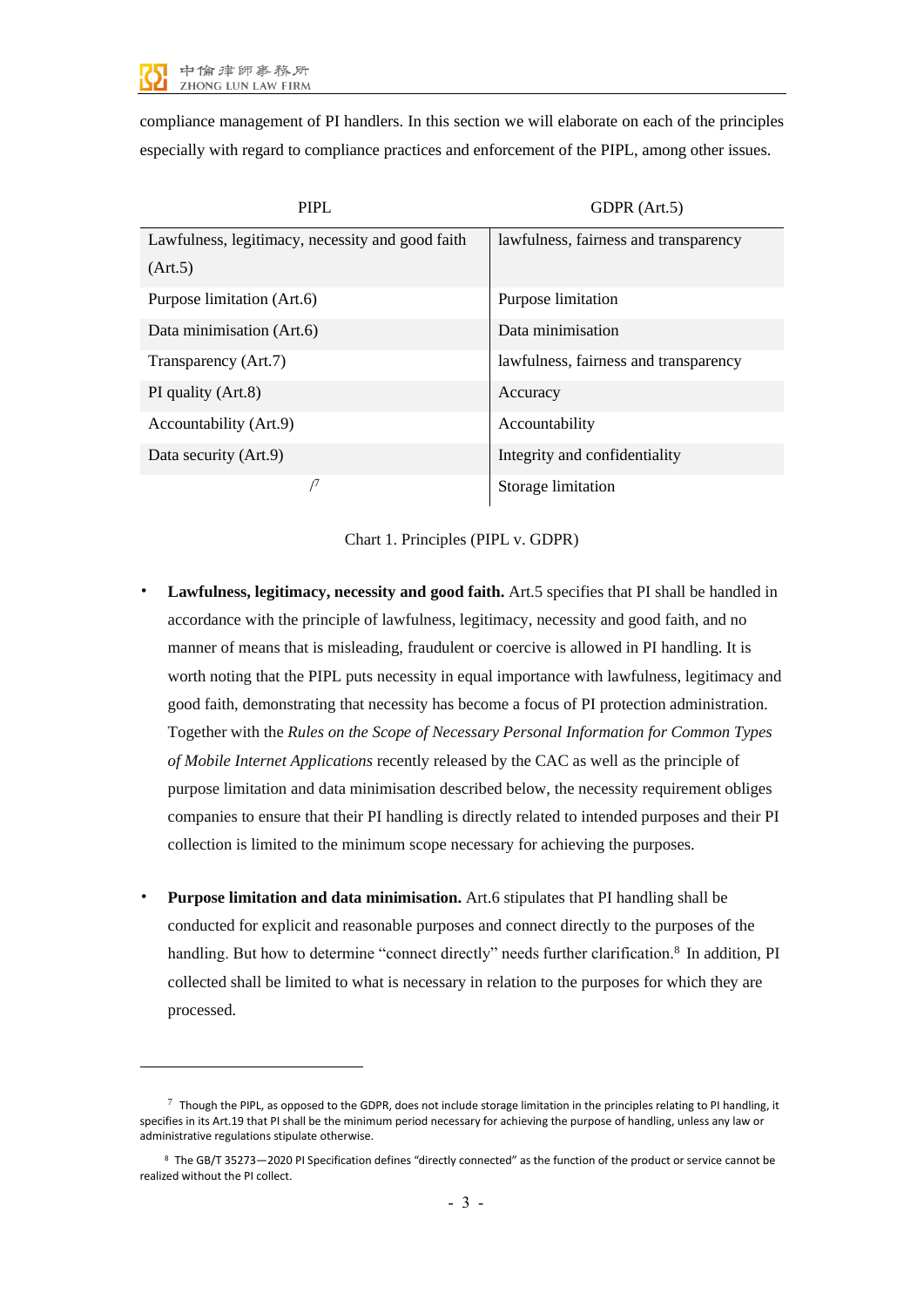- **Transparency.** Art.7 and Art.17 (information to be provided) lay down the transparency fundamentals under the PIPL. Such requirements are generally implemented through companies' privacy policy making. Art.17 stresses that, before handling any PI of an individual, the handler shall fully inform the individual of information relating to PI handling in a complete manner, which indicates that companies should avoid using wording of "etc." and "such as" in their privacy policy and relevant documents. In terms of content, companies shall include all items required under the Art.17 in their privacy policy. Moreover, the PIPL puts additional disclosure requirements for certain scenarios such as PI transmission under merger, acquisition, dissolution, etc.,  $9$  sharing of PI,  $^{10}$  handling of sensitive PI<sup>11</sup> and PI crossborder transfer.<sup>12</sup> Privacy policy shall be delivered to each individual in a notable manner like on the account registration page via a tick box or pop-up window before collection of PI. Besides, privacy policy shall be easily accessible. Companies may consider placing their privacy policy on their website homepages, App user setting sections, etc.
- **PI quality.** The quality of PI shall be ensured to avoid any negative impact of inaccurate or incomplete PI on personal rights and interests.
- **Accountability and data security.** Art.9 is the underlying cornerstone of Chapter V "Obligations of PI Handlers", which deals with, among others, establishment of an internal data security management system and operating procedures, access control, compliance awareness training at both technical and organizational levels $13$ , as well as designation of PI protection officer.<sup>14</sup>

#### **3. Legal bases for PI handling**

The PIPL provides seven legal bases for PI handling as listed in the chart below and breaks the situation set by the CSL where consent was the only legal basis recognized.<sup>15</sup> The PIPL, as opposed to the GDPR, innovatively creates the legal bases of "necessary for the performance of human resource management under labor rules or a collective labor contract made in accordance with law" and "utilization of public PI (self-disclosed PI and PI otherwise disclosed legitimately) within a reasonable scope".

<sup>9</sup> Personal Information Protection Law of the People's Republic of China, Art.22.

<sup>&</sup>lt;sup>10</sup> Personal Information Protection Law of the People's Republic of China, Art.23.

<sup>11</sup> Personal Information Protection Law of the People's Republic of China, Art.30.

<sup>&</sup>lt;sup>12</sup> Personal Information Protection Law of the People's Republic of China, Art.39.

<sup>13</sup> Personal Information Protection Law of the People's Republic of China, Art.51.

<sup>14</sup> Personal Information Protection Law of the People's Republic of China, Art.52.

<sup>15</sup> Personal Information Protection Law of the People's Republic of China, Art.13.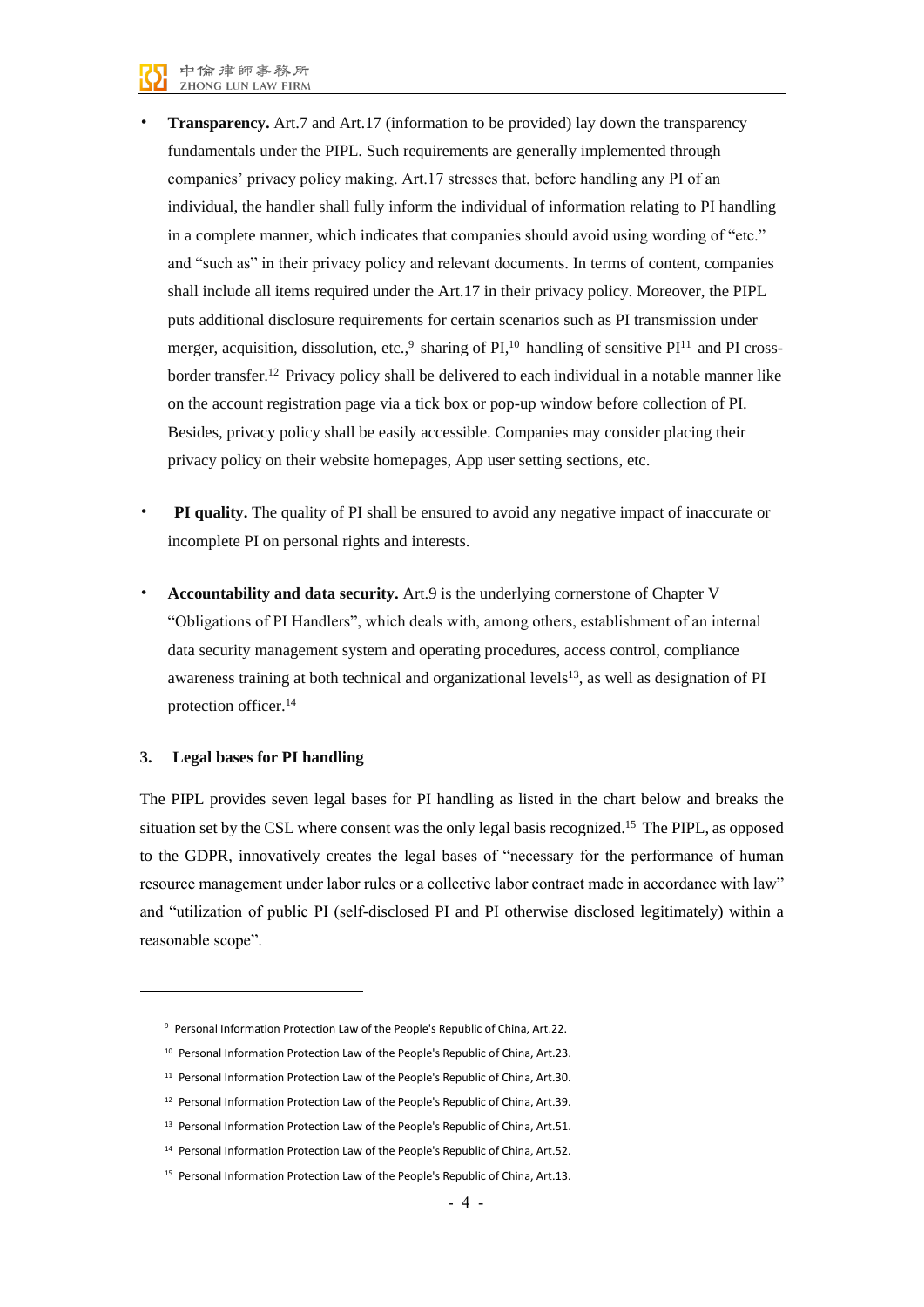| PIPL (Art.13)                                                                   | GDPR (Art.6)                                |  |
|---------------------------------------------------------------------------------|---------------------------------------------|--|
| Consent                                                                         | Consent                                     |  |
| Necessary for the performance of a contract or<br>for human resource management | Necessary for the performance of a contract |  |
| Necessary for performance of statutory                                          | Necessary for compliance with a legal       |  |
| obligations                                                                     | obligation                                  |  |
| Vital interests under public heath incidents or<br>emergencies                  | Vital interests                             |  |
| Public interests                                                                | Public interests                            |  |
| Utilization of public PI                                                        |                                             |  |
| Otherwise prescribed by laws and                                                |                                             |  |
| administrative regulations                                                      |                                             |  |
|                                                                                 | Legitimate interests                        |  |

Chart 2. Legal bases (PIPL v. GDPR)

## **3.1. Conditions for valid consent**

The PIPL specifies that a consent shall be obtained in a way that the owner of PI is fully informed in order for the consent to be valid. A consent also needs to be freely given, specific and easy to withdraw.<sup>16</sup> "Tying" the provision of a contract or a service to a request for consent to process PI that is not necessary for the performance of that contract or service is not allowed.<sup>17</sup> Where PI handling activities are conducted on the basis of consent, PI subjects have the right to withdraw their consent and the PI handler shall provide a convenient channel for such withdrawal. Validity of any PI handling activity conducted based on the consent prior to such withdrawal is not affected.<sup>18</sup> Companies shall establish an internal standard for valid consent obtainment and review and provide effective ways for withdrawal of consent. Though the PIPL does not require as the GDPR does that withdrawal shall be as easy as granting of consent, good industrial practices such as providing a direct withdrawal option on the App account setting page are highly suggested.

## **3.2. Separate consent**

<sup>&</sup>lt;sup>16</sup> Personal Information Protection Law of the People's Republic of China, Art.14, Art.15.

<sup>&</sup>lt;sup>17</sup> Personal Information Protection Law of the People's Republic of China, Art.16.

<sup>&</sup>lt;sup>18</sup> Personal Information Protection Law of the People's Republic of China, Art.15.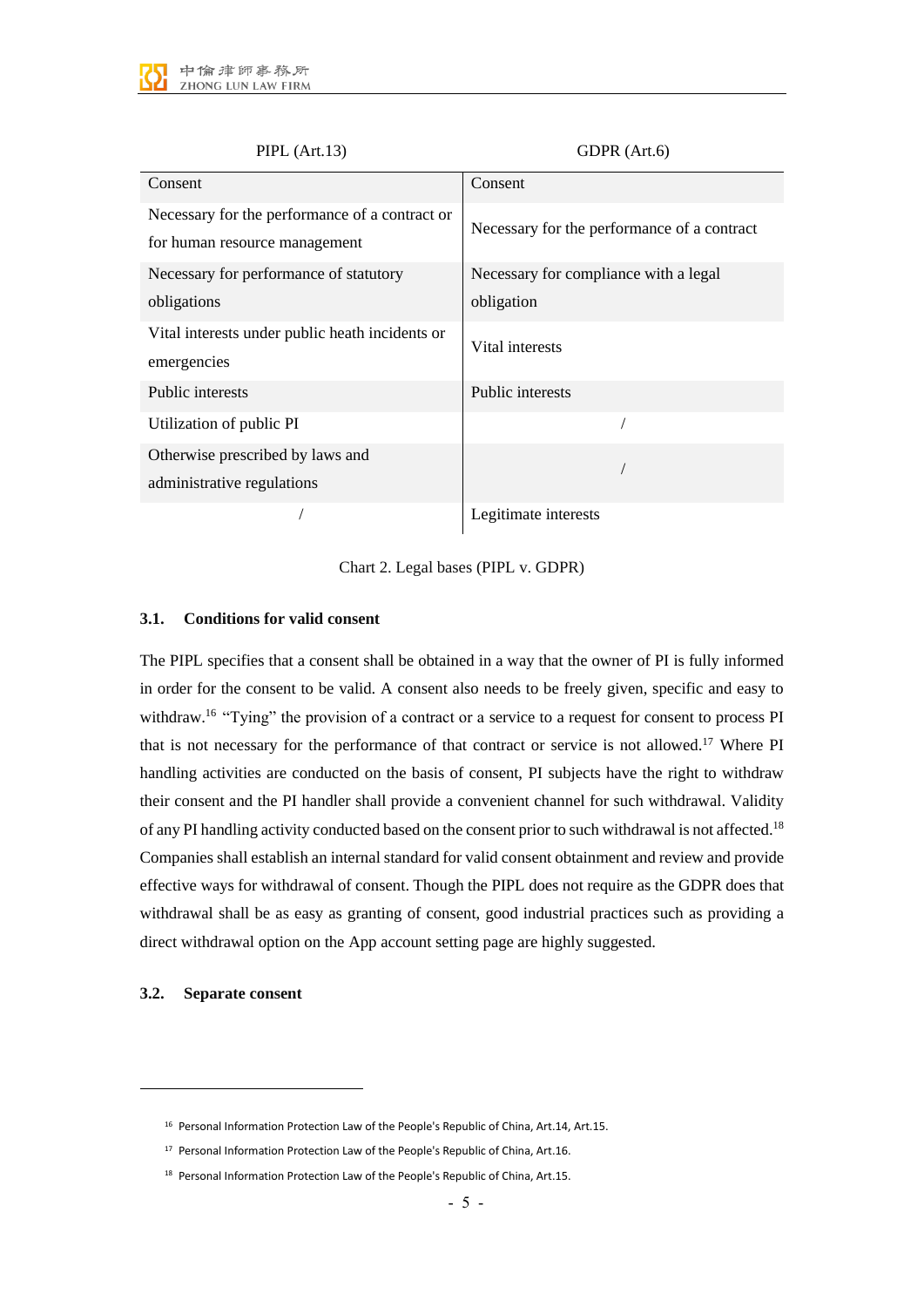The PIPL sets separate consent requirement for various scenarios such as sharing of PI, handling of sensitive PI and PI cross-border transfer. Though what constitutes separate consent under the PIPL requires further clarification, we understand that PI handlers shall at least ensure that PI subjects are allowed to give consent to certain handling activities separately rather than to a bundle of handling purposes. The separate consent requirement will have a great impact on PI handlers with respect particularly to the legality of their handling activities concerned as well as product compliance settings. We recommend that companies sort out the scenarios of their services that require separate consent in advance and pay close attention to the latest good industrial practices.

#### **4. Specific scenarios relating to PI handling**

- Sharing of PI. Art.20 and Art.21 specify requirements with respect to joint handling and entrusted handling under the PIPL, which resemble those of the GDPR. Joint handlers shall determine their respective compliance responsibilities through arrangement and bear joint and several liability for damage caused by infringement upon PI rights and interests. Entrusted parties (substantially equivalent to Processors under the GDPR) shall conduct data handing as instructed and shall also fulfill PI security and assistance obligations as required by the law.19
- Automated decision making. Art.24 of the PIPL, responding to certain social concerns, specifies that where a PI handler uses PI to make an automatic decision, it shall ensure the transparency and fairness of such decision and shall not impose unreasonable discriminatory treatment on individuals in respect of transaction price and other transaction conditions. A handler shall provide convenient exit option or non-targeted option to users when conducting promotional marketing or message push via automated decision making. Individuals have the right to require PI handlers to make explanation and reject decisions solely made through automatic decision-making.
- Handling of sensitive PI. Sensitive PI as defined in Art.28 refers to personal information that is likely to cause detriment to dignity of a natural person or damage to one's personal or property safety once leaked or illegally used. The PIPL specifically includes PI of minors under the age of 14 as sensitive PI. PI handlers shall obtain parental consent and set specific PI handling rules. 20 In addition, handling of sensitive PI shall meet specific transparency requirement regarding the necessity of the handling concerned as well as the impact of such handling on one's personal rights and interests. PI handler shall obtain separate consent and conduct PI protection impact assessment. In practice, we recommend that companies take

<sup>&</sup>lt;sup>19</sup> Personal Information Protection Law of the People's Republic of China, Art.59.

<sup>&</sup>lt;sup>20</sup> Personal Information Protection Law of the People's Republic of China, Art.31.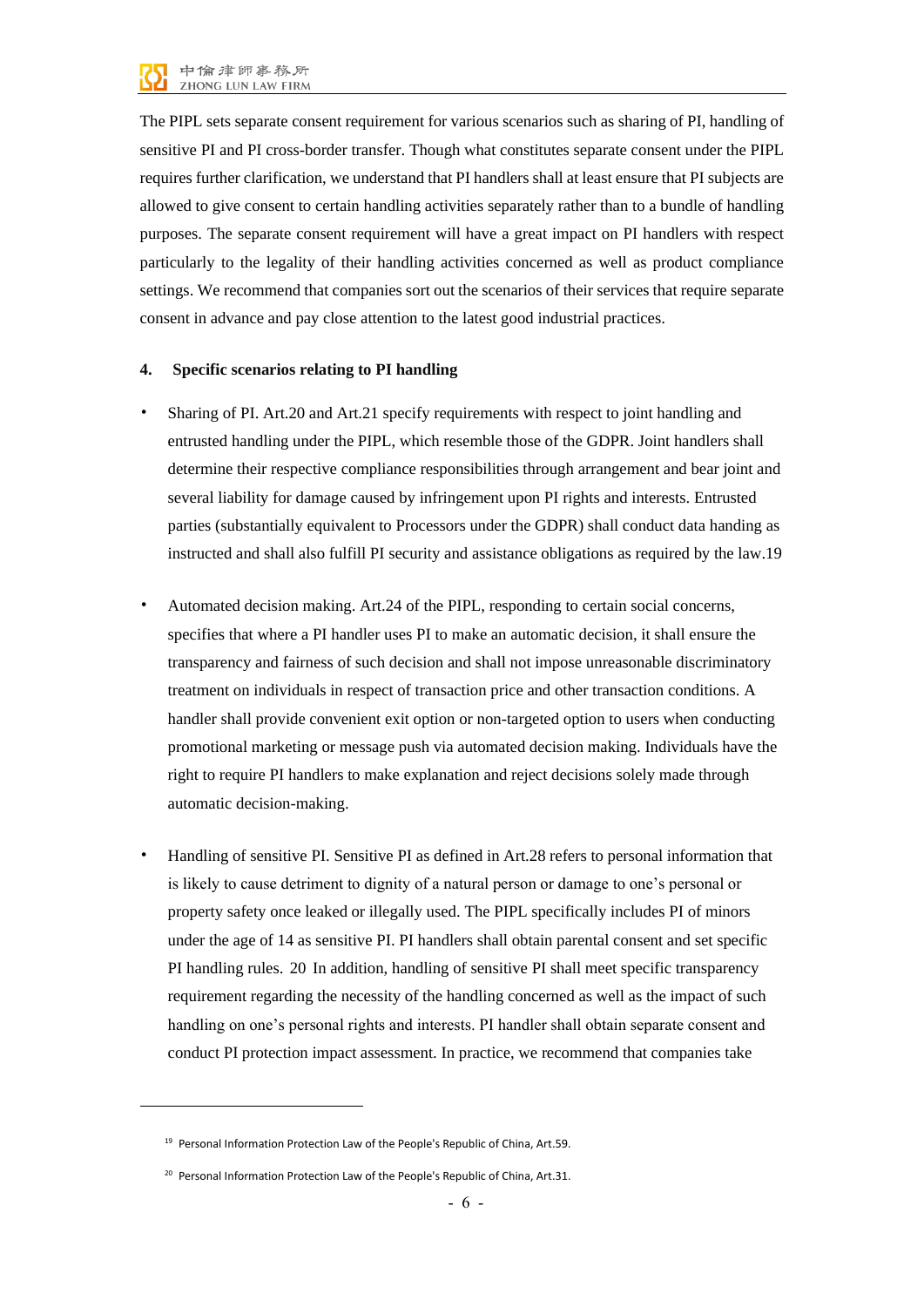

more stringent measures concerning sensitive PI protection based on PI classification, develop their minor mode with respect to their products and services, and incorporate verifiable parental consent setting via for example email and publicize children privacy statement respectively.

In addition, the PIPL also sets specific rules with regard to PI handling at public places necessary for maintaining public security and handling of public PI, which further indicates the intention of the PIPL to improve its administration of PI handling activities in response to social development.<sup>21</sup>

## **5. Cross-border transfer of PI**

Cross-border transfer of PI has always been a compliance focus. The PIPL proposes a set of comprehensive PI cross-border transfer paths suitable to China's national conditions. It is worth noting that the PIPL stresses PI handlers' obligation to ensure no PI cross-border transfer will compromise the PI protection level prescribed by this law, which lays down substantial compliance requirements on PI handlers.<sup>22</sup>

| <b>General Requirements</b>                                                                                                                                             | Subject                                           | <b>Specific Requirements</b>                                                                                                                             |
|-------------------------------------------------------------------------------------------------------------------------------------------------------------------------|---------------------------------------------------|----------------------------------------------------------------------------------------------------------------------------------------------------------|
| take necessary measures to ensure<br>that PI handling activities by the<br>overseas recipient meet the<br>standards for PI protection as<br>prescribed herein. (Art.38) | CIIO                                              | 1. shall store PI collected and generated in China within the<br>territory of the China.                                                                 |
|                                                                                                                                                                         |                                                   | when truly necessary to be transferred outside the territory of<br>2.<br>China, shall pass the security assessment by the State                          |
|                                                                                                                                                                         | PI handlers reaching the threshold<br>(PI amount) | <b>Cyberspace Administrative Departments.</b>                                                                                                            |
| 2. Provision of information and                                                                                                                                         |                                                   |                                                                                                                                                          |
| separate consent (Art.39)                                                                                                                                               | other PI handlers                                 | shall meet any of the following conditions:                                                                                                              |
| 3. PI protection impact assessment<br>prior to the conduct of any PI<br>handling activities (Art.55)                                                                    |                                                   | certified by a specialized agency for PI protection.                                                                                                     |
|                                                                                                                                                                         |                                                   | enter into a contract with the overseas recipient under the<br>2.<br>standard contract formulated by the State Cyberspace<br>Administrative Departments. |
|                                                                                                                                                                         |                                                   | as otherwise prescribed by laws, administrative regulations or<br>3.<br>the State Cyberspace Administrative Departments.                                 |

Picture 1. PI cross-border transfer mechanism

#### **5.1. General requirements**

Companies involved in cross-border transfer of PI shall take necessary measures to ensure that PI handling activities by overseas recipients meet the standards for PI protection as prescribed by the PIPL. In practice, such substantial requirement can be fulfilled through contractual arrangements, regular review and audits and technical monitoring. In addition, PI handlers shall meet the

<sup>&</sup>lt;sup>21</sup> Personal Information Protection Law of the People's Republic of China, Art.26, Art.28.

<sup>&</sup>lt;sup>22</sup> Personal Information Protection Law of the People's Republic of China, Art.38.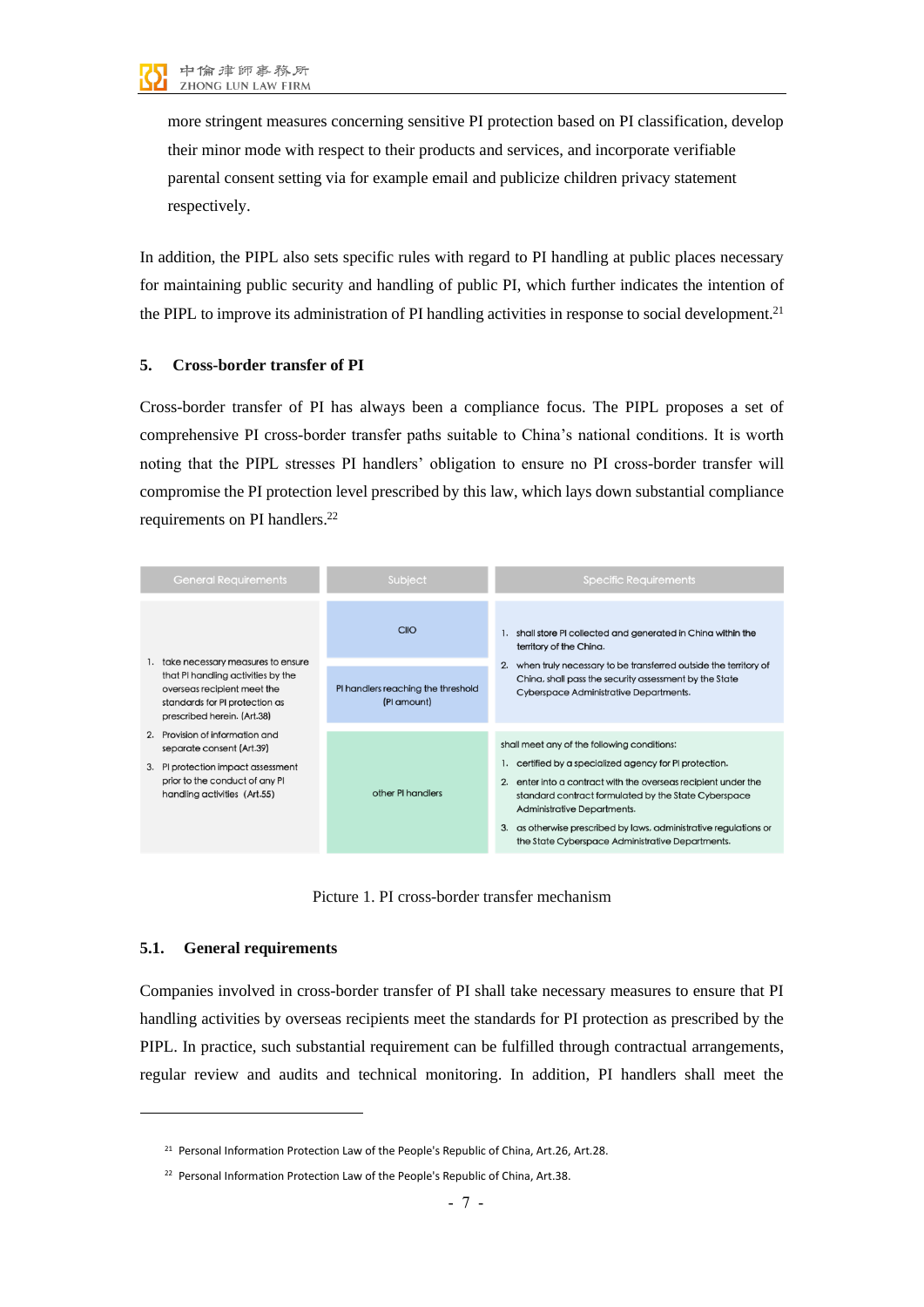transparency requirement and provide adequate information with respect to such cross-border transfer activities (e.g., name of the overseas recipient, contact information, purpose and method of handling, type of PI, etc. as required in Art.39 of the PIPL) and conduct PI protection impact assessment (equivalent to Data Protection Impact Assessment (DPIA) under the GDPR) before carrying out any PI cross-border transfer activities.

As regards obtainment of separate consent, one interpretation is that separate consent is only required where such handling is conducted on the basis of consent, as para.2 of Art.13 specifies that no consent is required if any other prescribed legal base suffices. Another interpretation is that separate consent prevails over other legal bases. Further clarification may need to be provided.

In addition to the general requirements above, companies shall also pay attention to industrial specific regulations. For instance, newly released *Several Provisions on Automotive Data Security Management (for Trial Implementation)* stipulates that PI of more than 100,000 PI subjects will be classified as Important Data and subject to the localization requirements.

## **5.2. Localization of storage**

Art.40 of the PIPL specifies that critical information infrastructure operators ("CIIOs") and data handlers reaching the threshold of the amount of PI under processing prescribed by the State Cyberspace Administrative Departments shall store the PI generated and collected in China within the territory of China and CIIOs and data handlers shall pass the security assessment by the State Cyberspace Administrative Departments when such PI is necessary to be transferred outside the territory of China. That is to say, companies, especially MNCs with a global system, can no longer transfer regulated data that are subject to localization requirements to its overseas servers directly. The needs to set up a local IT infrastructure and data center are getting unavoidable. In addition, remote access by a parent company to the data centers of its subsidiaries located within the territory of China would also fall into the regulatory scope of cross-border transfer.

In term of determination of Critical Information Infrastructure ("CII"), the newly released *Security Protection Regulations for Critical Information Infrastructure* (the "Regulations") would shed some light on the definition of CII.<sup>23</sup> According to the Regulations, relevant authorities shall, in light of the actual conditions of respective industries and fields, develop specific rules for identification of CII and file with the public security departments under the State Council for record.<sup>24</sup> That said, further details about security assessment, for instance, whether assessment

<sup>&</sup>lt;sup>23</sup> Security Protection Regulations for Critical Information Infrastructure, Article 2.

<sup>&</sup>lt;sup>24</sup> Security Protection Regulations for Critical Information Infrastructure, Article 9.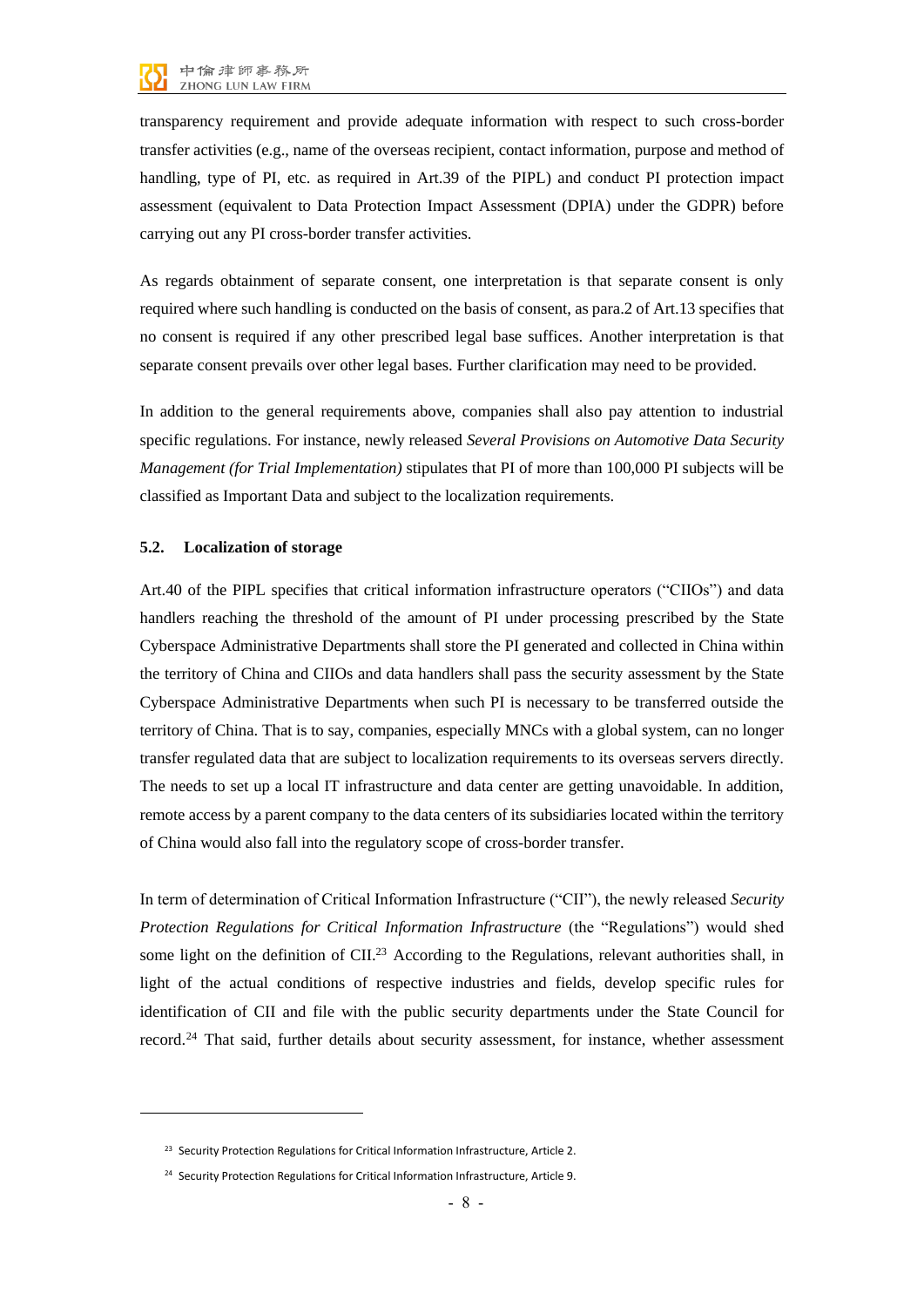should be conducted on an annual basis or in accordance with related PI handling purposes, need to be clarified. We recommend that companies keep a close eye on any legislative developments.

## **5.3. Chinese SCCs and certification**

The PIPL Art.38 states that besides as provided in Art.40, data handlers shall either enter into contracts with the overseas recipients in accordance with the Standard Contracts to be formulated by the State Cyberspace Administration Departments (substantially equivalent to SCCs under the GDPR) or conduct personal information protection certification by designated institutions unless otherwise prescribed by laws, administrative regulations or by the State Cyberspace Administrative Departments. The Chinese Standard Contracts have yet been released, but we understand that, by reference to EU SCCs and ASEAN MCCs, at least the nature and scope of handling, method and frequency of handling as well as respective rights and obligations of parties involved would be specified.

## **6. China's blocking provision and others**

The PIPL imposes control on request for data by foreign judicial or law enforcement agencies. Art.41 stipulates that no organization or individual within the territory of China can provide foreign judicial or law enforcement authorities with data stored within the territory of China without the approval of competent authorities. The PIPL sets substantial liability for violating this provision. For example, competent authorities may order rectification, suspension or termination of App or services, confiscate illegal gains, revoke related business licenses and permits of the violator, and levy a fine of up to RMB 50 million or 5% of its turnover of the previous year at the company level and up to RMB 1 million on a directly responsible person in charge.<sup>25</sup> When confronting unreasonable request by foreign judicial or law enforcement agencies, companies can resort to this provision as legal basis. Therefore, the approval mechanism under Art.41 serves as an important system to protect data sovereignty and the legitimate rights and interests of companies and individuals. Yet it is worth noting that such provision may affect domestic companies or MNCs involving in evidence disclosure and information gathering requests in foreign criminal proceedings, civil proceedings, and administrative investigations. Specific approval procedures remain to be further specified.

Art.43, echoing the current international situations, states that China may adopt reciprocal countermeasures against any prohibitive or restrictive measures imposed by any country or region in terms of data related investment or trade. Where any overseas organization or individual engages in a PI processing activity that infringes upon any PI rights or interests of a Chinese citizen or

<sup>&</sup>lt;sup>25</sup> Personal Information Protection Law of the People's Republic of China, Art.66.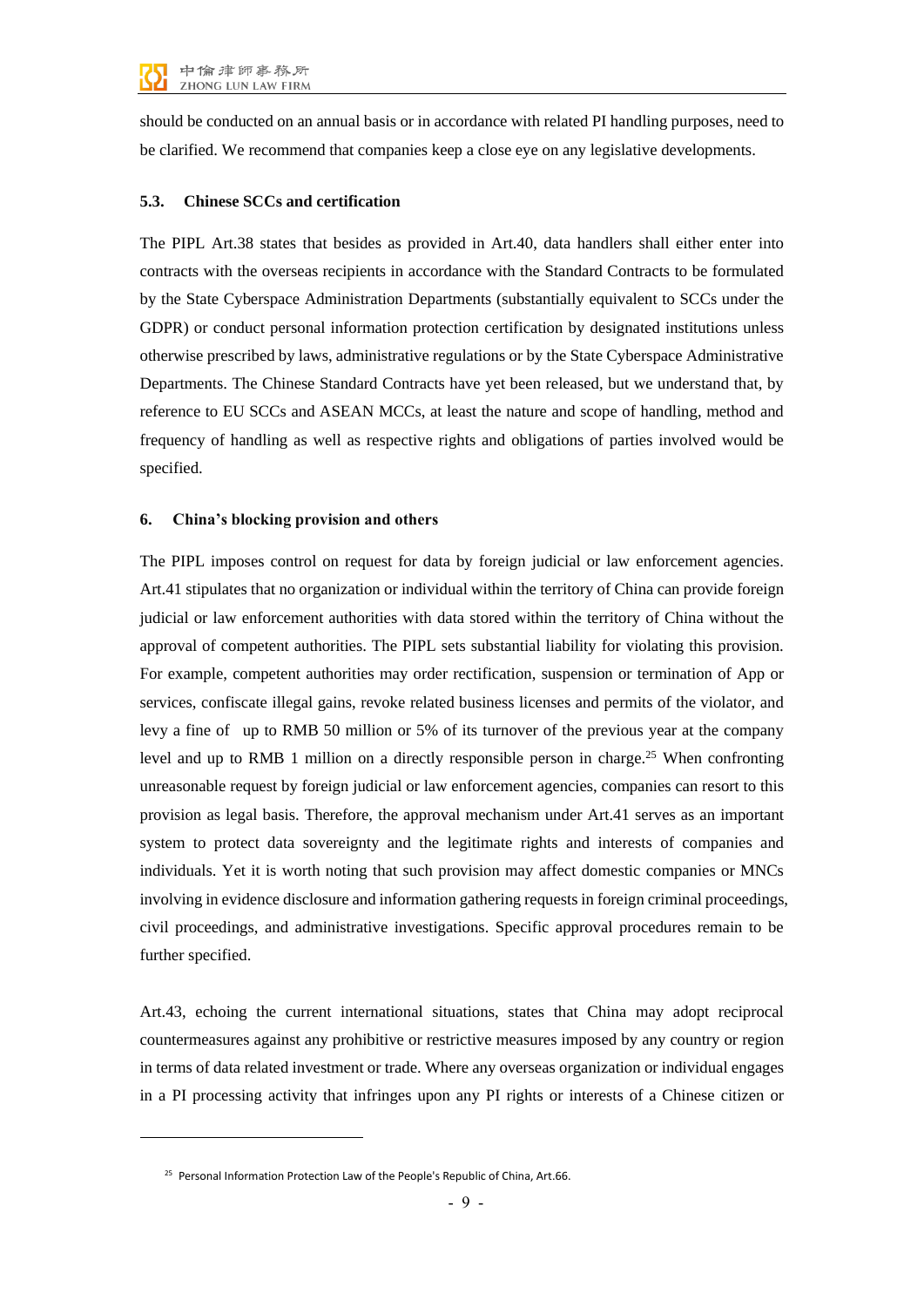endangers the national security or public interests of China, the CAC may add such organization or individual to the restrictive or prohibitive lists of subjects and take corresponding measures.<sup>26</sup>

# **7. Rights of PI subject**

The PIPL in its Chapter IV prescribes ten rights of a PI subject as shown in the chart below. The PIPL incorporates the right to data portability which states that where a PI subject requests to transfer his/her personal information to another designated PI handler, such request shall be fulfilled by PI handlers when conditions stipulated by the CAC are met.<sup>27</sup> Such provision may help partially reverse the current data monopoly situation or "data island" situation. Art.50 requires that a PI handler shall establish a convenient response mechanism for request of a PI subject to exercise his or her rights. If the PI handler refuses such request, the PI subject may file a lawsuit with the People's Court in accordance with laws.

| <b>PIPL</b>                           | <b>GDPR</b>                                   | <b>CCPA</b>          |
|---------------------------------------|-----------------------------------------------|----------------------|
| right to know (Art.44)                | information to be provided                    | right to be informed |
| right to decide (Art.44)              |                                               |                      |
| right to restrict (Art.44)            | right to restriction of<br>processing         |                      |
| right to refuse (Art.44)              | right to object                               |                      |
| right to access (Art.45)              | right of access                               | right of access      |
| right to copy (Art.45)                | right of access                               | right of access      |
| right to data portability<br>(Art.45) | right to data portability                     | right to portability |
| right to rectify (Art.46)             | right to rectification                        |                      |
| right to delete (Art.47)              | right to erasure ('right to be<br>forgotten') | right to delete      |
| related rights in automated           | related rights in automated                   |                      |
| decision making (Art.24)              | decision making                               |                      |
|                                       |                                               | not to sell          |

Chart 3. Rights of PI subject (PIPL v. GDPR v. CCPA)

<sup>&</sup>lt;sup>26</sup> Personal Information Protection Law of the People's Republic of China, Art.42.

<sup>&</sup>lt;sup>27</sup> Personal Information Protection Law of the People's Republic of China, Art.45, para.2.